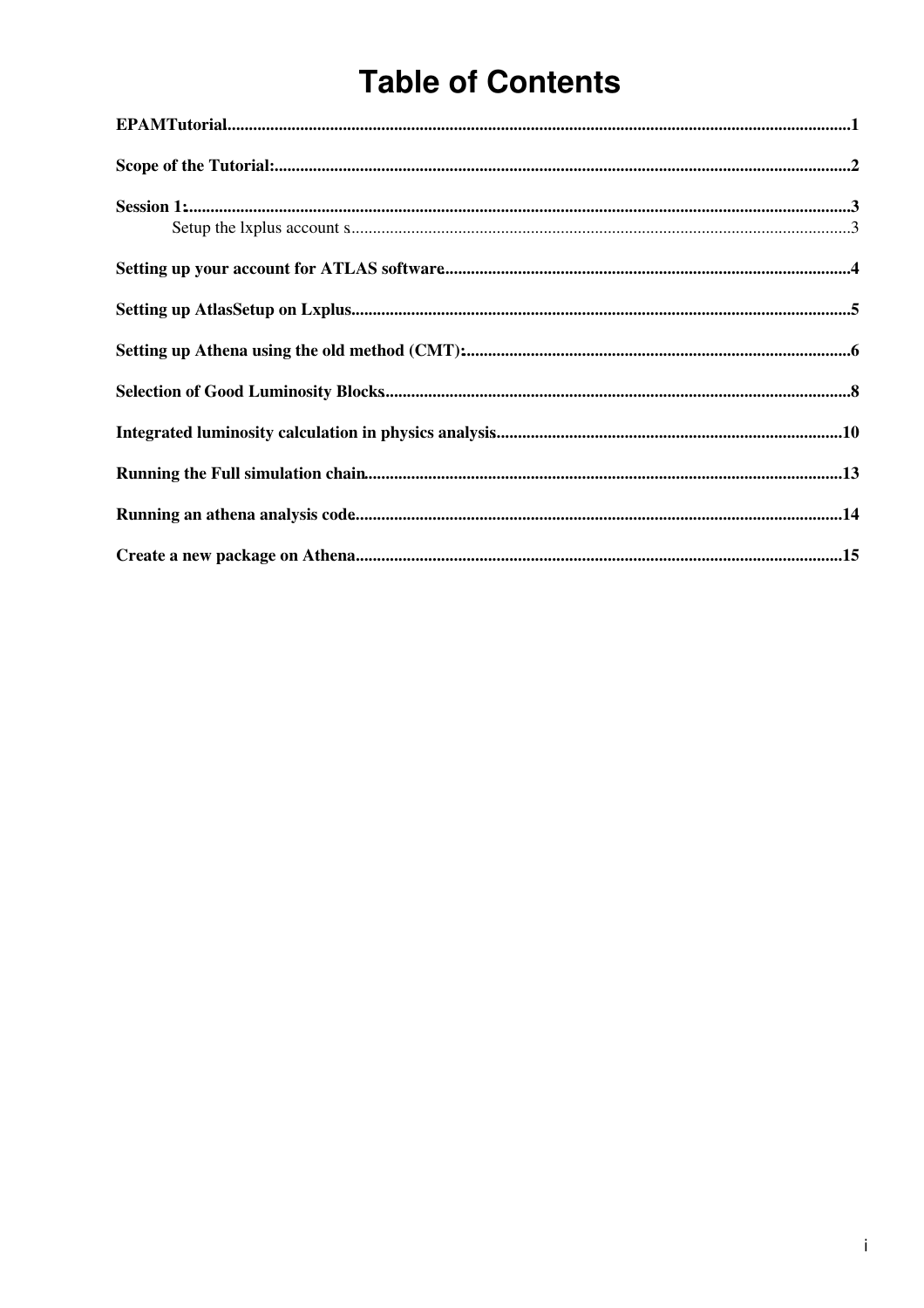## <span id="page-1-0"></span>**EPAMTutorial**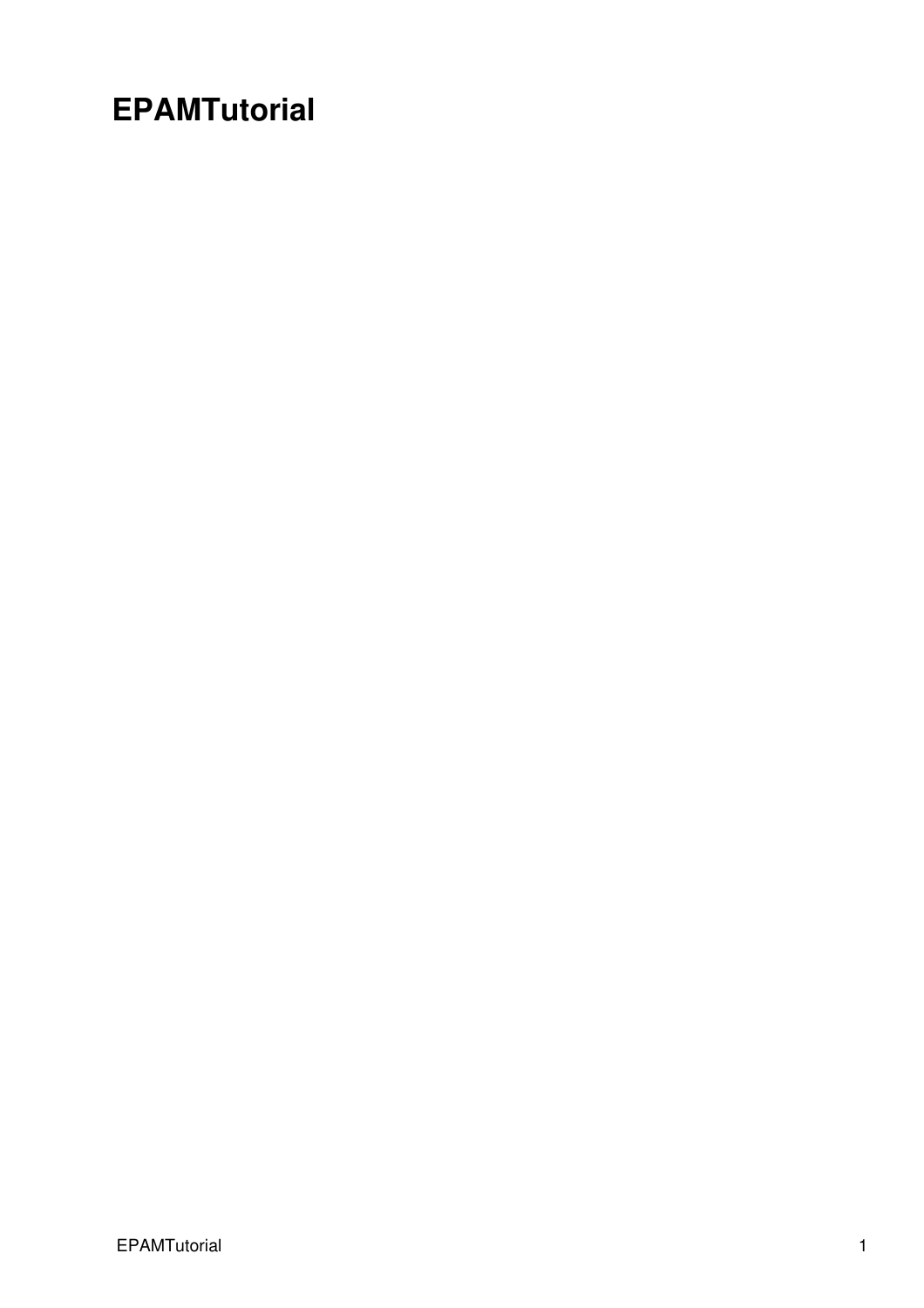# <span id="page-2-0"></span>**Scope of the Tutorial:**

The goal of this tutorial is to make sure that by the end of the school, the participants will have a general idea about the data taking at LHC, the whole steps to follow to have at the end the souhitable data for the analysis and be able to run ATLAS analysis on their own. There are two important requirements that need to be satisfied before the start of the tutorial, namely:

- Have an account on Lxplus.
- Have a valid grid certificate to be able to run analysis using the GRID (second session given tomorrow by David, Eric, Farida et Ghita).

We will cover the following main areas:

- Setup the directory structure.
- Setup a particular version of the ATLAS software releases.
- Understand various physics analysis objects (how to access more information about each object).
- How to select good Good Runs Lists, based on selecting only good LBs
- Calculate the Luminosity
- Use the physics objects in an AOD analysis.
- Create a new package (algorithm)
- Use the GRID (PAnda, Ganga) to analyze data, etc... (in second session)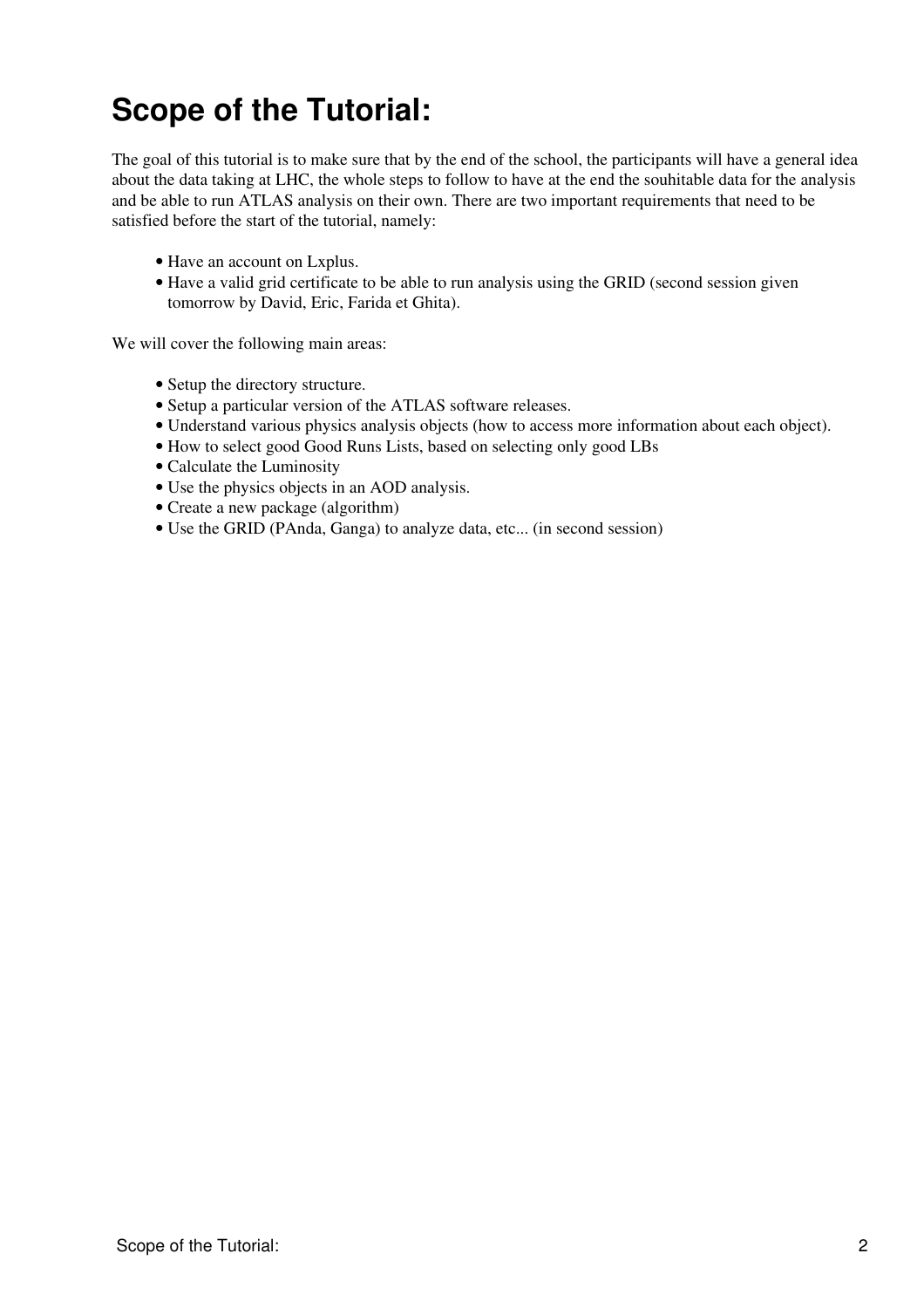# <span id="page-3-0"></span>**Session 1:**

### <span id="page-3-1"></span>**Setup the lxplus account s**

1. For the practical session it is needed to have an account on LXPLUS, and have about 100MB of space quota. You can check this by typing fs lq; the result is given in kilobytes. For people who do not have an lxplus account they can use my secondary account for this tutorial, to log on use:

Loging: mgouigh password:

Open a terminal and log in to the LXPLUS by: ssh -1 [mgouigh@lxplusNOSPAMPLEASE.cern.ch](mailto:mgouigh@lxplusNOSPAMPLEASE.cern.ch) -X -Y

It's recommended to use bash or zsh as your shell. To check this type

ps -p \$\$

To switch type

bash -l

The main thing is that you shouldn't use tcsh. You could change your shell on LXPLUS using the self-service tool available on a Web Portal

http://www.cern.ch/account

Click on the link "Applications and Resources" and from there, Click on [Manage] corresponding to the "Linux and AFS" line within "Common Services".

Under the "Linux settings" section, you can select your Unix Shell between: /bin/tcsh, /bin/bash, /bin/csh, /bin/ksh, /bin/sh and /bin/zsh.

Press on the "Save Selection" blue button to activate your change. Please wait for about an hour to make sure the change is propagated to the Linux environment.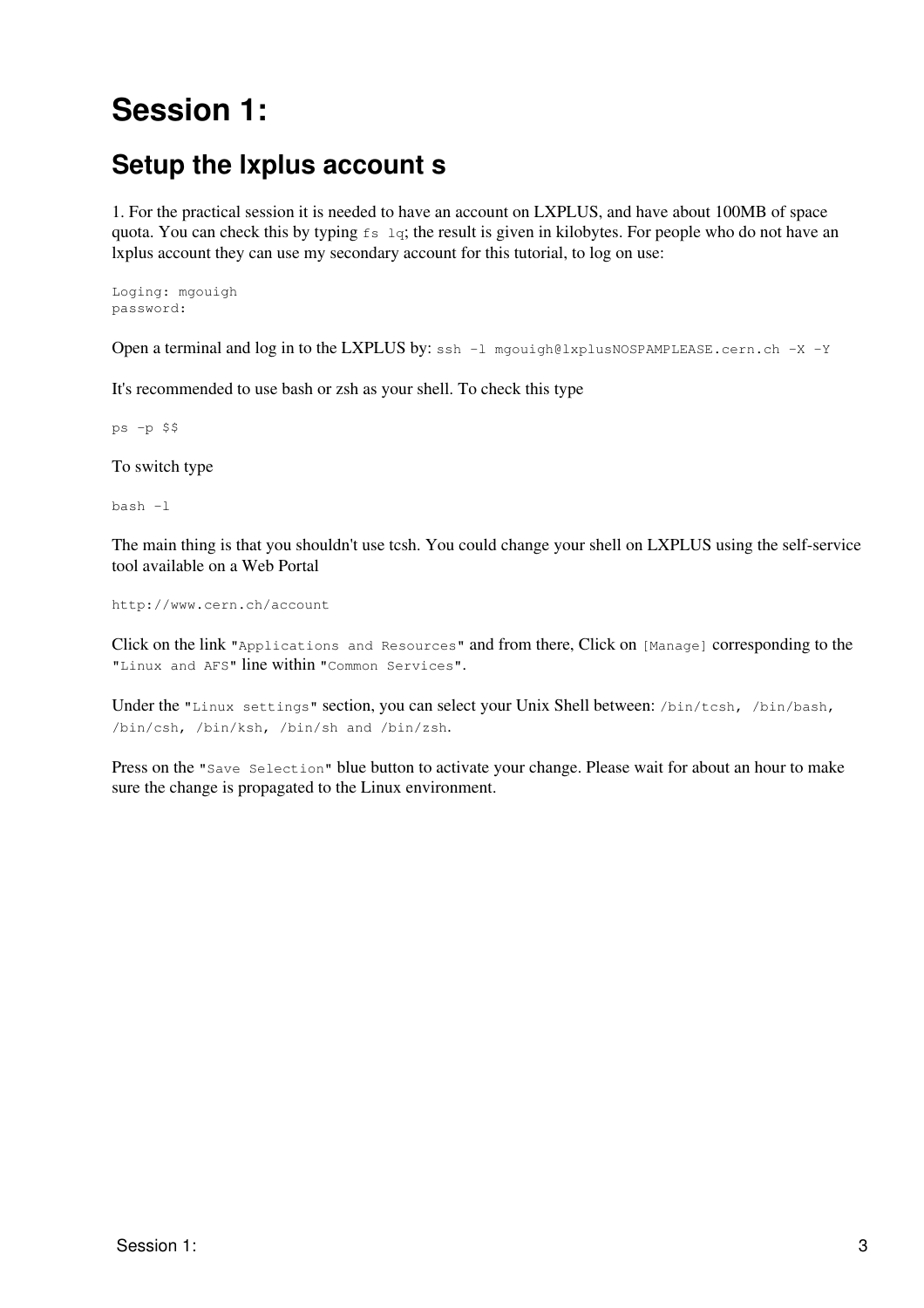## <span id="page-4-0"></span>**Setting up your account for ATLAS software**

There are currently two methods for setting up your lxplus account to enable running ATLAS software. The old method required setting up CMT (described below), which is now superseded by the [AtlasSetup] environment setup package. From Athena 16.1.0 both methods are supported, although the old method will be phased out, so it is essential to start to use the new (and simpler) [AtlasSetup].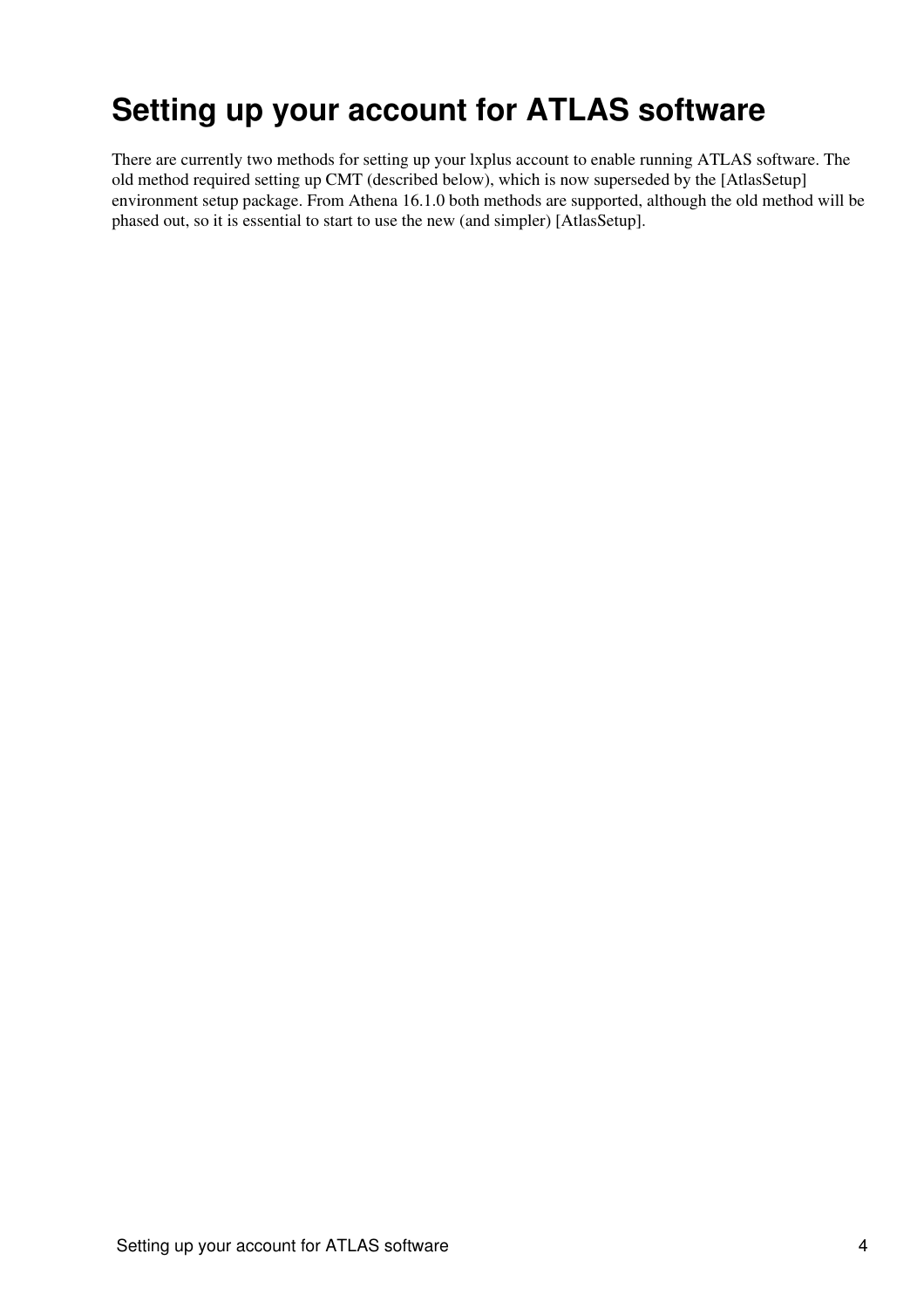# <span id="page-5-0"></span>**Setting up AtlasSetup on Lxplus**

Prior to using Atlas.AtlasSetup to obtain the ATLAS software you must make the following modifications to you lxplus (or, with appropriate changes, your local institute) account. Full details and can be found in the Atlas.AtlasSetup page.

- Identify the type of shell you are using; bash / ash
- The recommended places on LXPLUS for these lines are: sh/zsh/bash shells (e.g. \${HOME}/.bash\_login); and, csh/tcsh shells (e.g. \${HOME}/.tcshrc):

export AtlasSetup=/afs/cern.ch/atlas/software/dist/AtlasSetup alias asetup='source \$AtlasSetup/scripts/asetup.sh'

Now you are ready to setup Athena, type:

asetup 16.6.0,here.

Instead of typing these commands each time, one can create a very short \*.sh (Exp: test.sh) file in your work area (the place you prefer to setup athena) and put these lines:

```
export AtlasSetup=/afs/cern.ch/atlas/software/dist/AtlasSetup
alias asetup='source $AtlasSetup/scripts/asetup.sh'
asetup 16.6.0,here
```
This will setup the release 16.6.0 just by doing:

source test.sh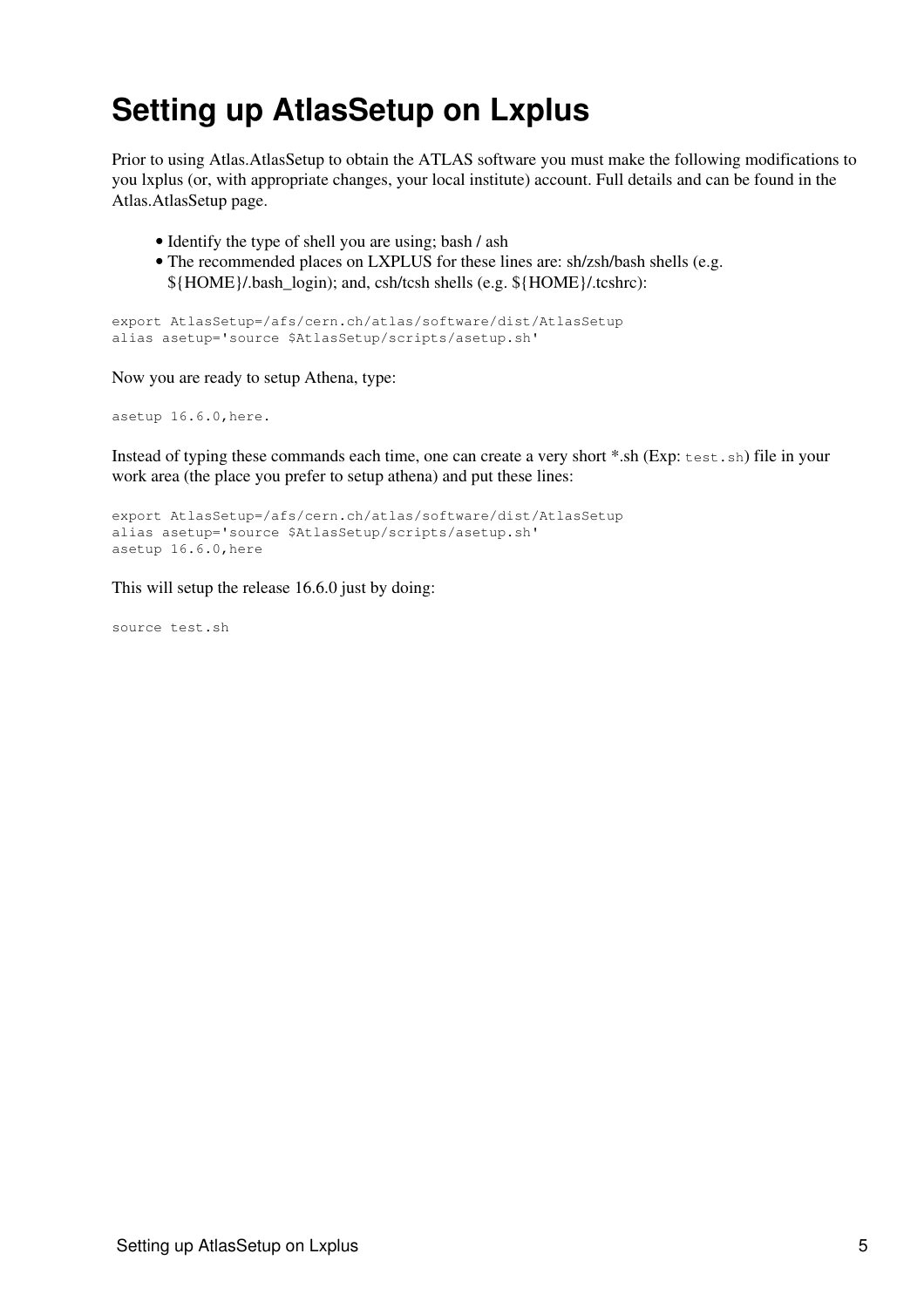## <span id="page-6-0"></span>**Setting up Athena using the old method (CMT):**

This method can be used only for releases up to 16.0.1, since ATLAS start to change the management of the soft by using the setup. CMT home is the that allow the management of the packages, to use this method:

• Create a directory named cmthome.

```
mkdir cmthome 
cd cmthome
```
Create a file using your favorite editor (nano, emacs ...) named requirements ( nano requirements) • and paste into it these lines:

```
set CMTSITE CERN 
set SITEROOT /afs/cern.ch 
macro ATLAS_DIST_AREA ${SITEROOT}/atlas/software/dist 
macro ATLAS_TEST_AREA ${HOME}/
use AtlasLogin AtlasLogin-* $(ATLAS_DIST_AREA)
```
In case you prefer to setup athena in an other area rather than your HOME directory (exp scratch0), you just have to include it's path in your requirement (fourth line):

macro ATLAS\_TEST\_AREA \${HOME}/scratch0

• Set up CMT by:

```
source /afs/cern.ch/sw/contrib/CMT/v1r21/mgr/setup.sh
cmt config
```
• Now you are ready to setup athena, just type:

source cmthome/setup.sh -tag=16.0.1, setup, 32

You force the 32-bit mode to be used.

• Create a work directory by:

```
echo $TestArea
mkdir $TestArea
```
• Go to the TestArea and get ready ready to run the ATLAS software!

cd \$TestArea

For participants who do not have an LXPLUS account and like to do the work on [mgouigh@lxplusNOSPAMPLEASE.cern.ch](mailto:mgouigh@lxplusNOSPAMPLEASE.cern.ch), it's preferable to make a directory in a temporary area (/tmp) of the LXPLUS machine you are logged on, like that we will not have problem of space in \$HOME directory.

cd /tmp

Create a directory under your name

```
mkdir Your_name
cd Your_name
```
then do: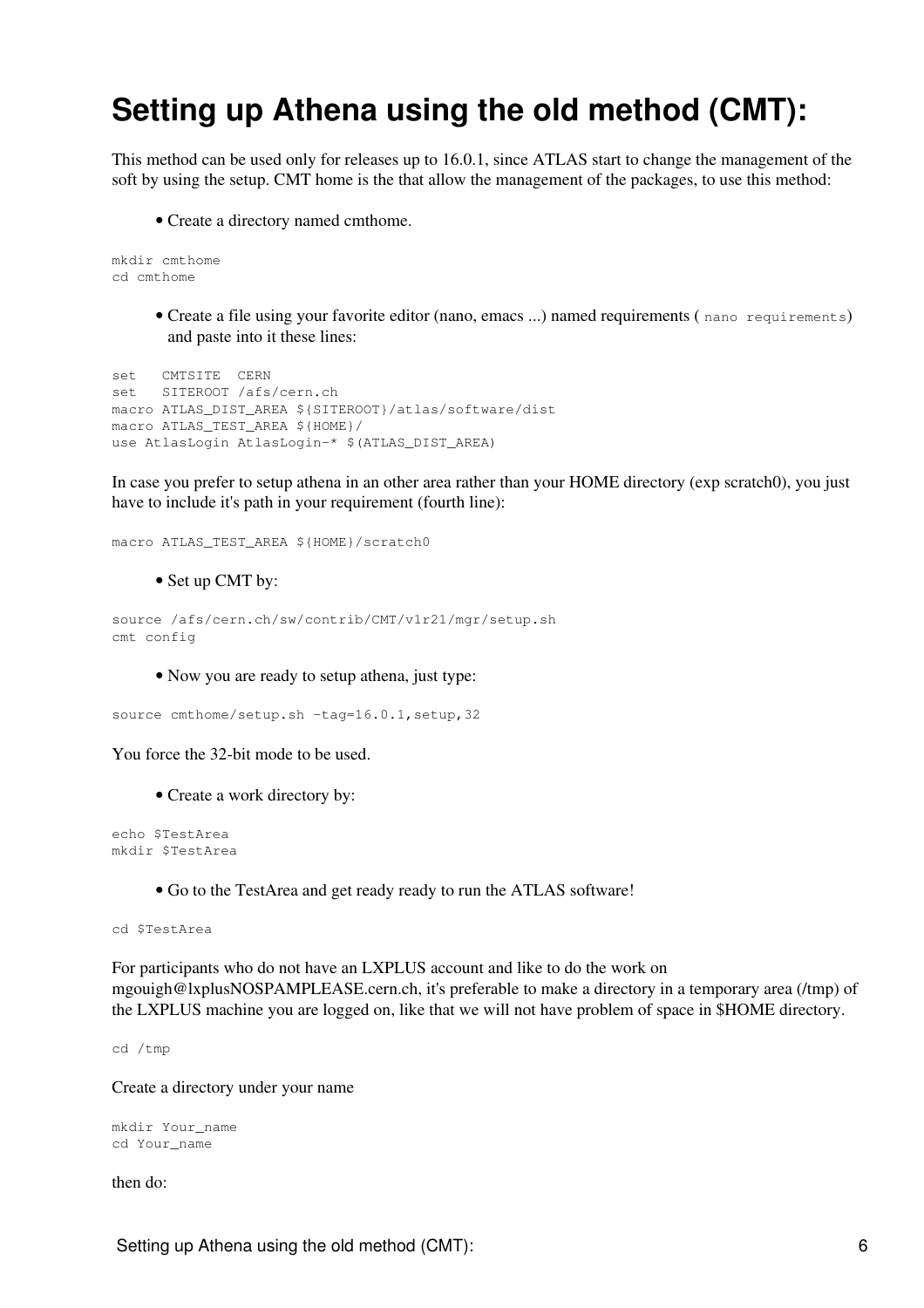cp /afs/cern.ch/user/m/mgouigh/Control/AthenaExamples/AthExRegTutorial/run/\*.py .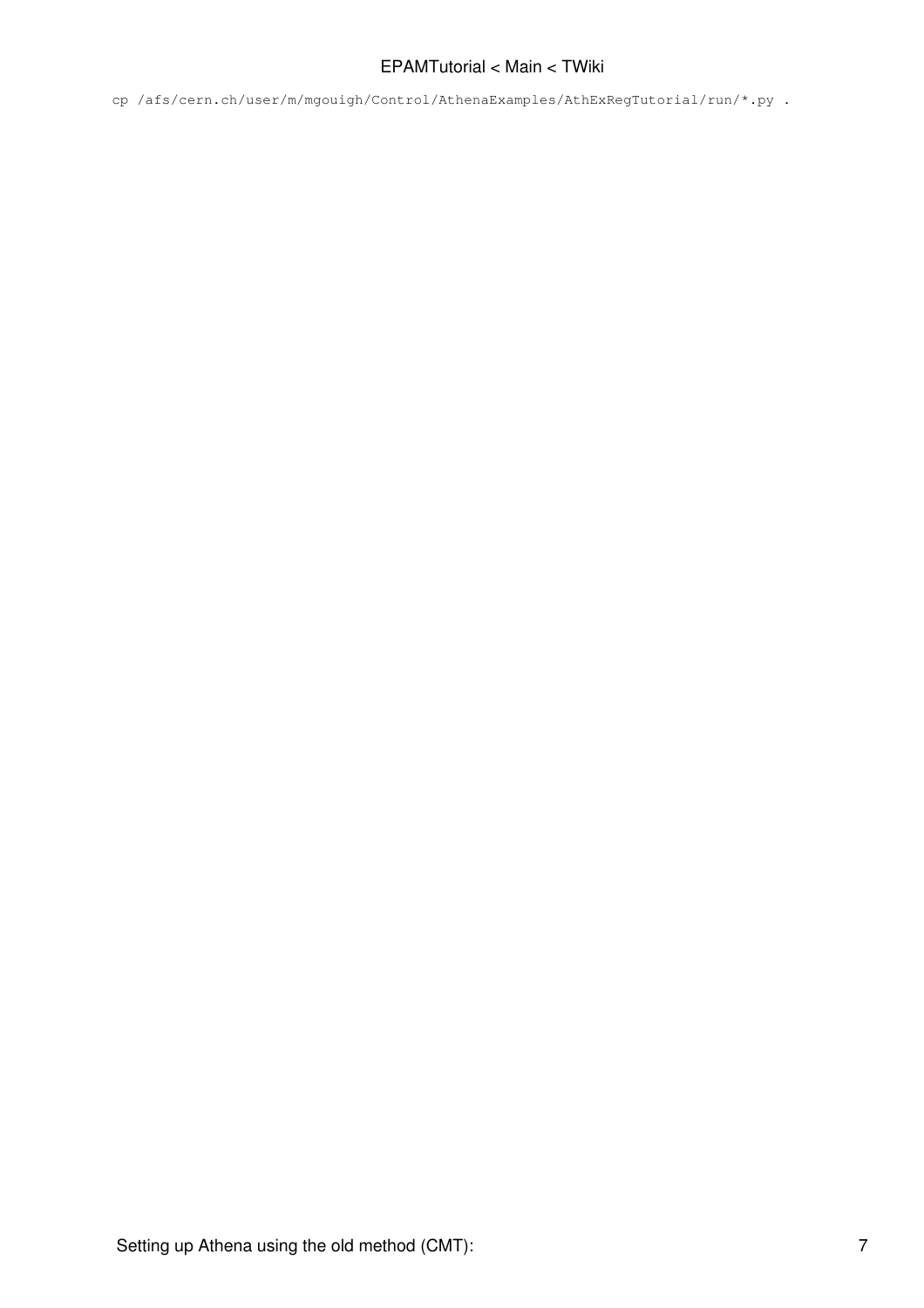### <span id="page-8-0"></span>**Selection of Good Luminosity Blocks**

The selection of events in good luminosity blocks can be done using the [GoodRunListSelectorTool](http://alxr.usatlas.bnl.gov/lxr-stb4/source/atlas/DataQuality/GoodRunsLists/GoodRunsLists/)<sup> $\mathbb{F}$ </sup>, to do so, please:

1. Setup Athena 2. Then checkout the packages needed (for both GRLs production and Luminosity calculation):

```
cmt co -r GoodRunsListsUser-00-00-12 DataQuality/GoodRunsListsUser
cmt co -r GoodRunsLists-00-00-89 DataQuality/GoodRunsLists
cmt co -r LumiBlockComps-00-02-11 LumiBlock/LumiBlockComps
cmt co -r CoolRunQuery-00-03-35 Database/CoolRunQuery
```
#### To install, do:

```
cd $TestArea/Database/CoolRunQuery/cmt/
cmt make; source setup.sh
cd $TestArea/DataQuality/GoodRunsLists/cmt/
cmt make; source setup.sh
cd $TestArea/LumiBlock/LumiBlockComps/cmt/
cmt make; source setup.sh
cd $TestArea/DataQuality/GoodRunsListsUser/cmt/
cmt make; source setup.sh
```
It is useful to make the script init.sh . cd \$TestArea Open your favorite editor to make init.sh, and insert the lines:

```
source $TestArea/Database/CoolRunQuery/cmt/setup.sh
source $TestArea/DataQuality/GoodRunsLists/cmt/setup.sh
source $TestArea/LumiBlock/LumiBlockComps/cmt/setup.sh
source $TestArea/DataQuality/GoodRunsListsUser/cmt/setup.sh
```
#### alternatively you can:

cd \$TestArea setupWorkArea.py cd WorkArea/cmt cmt bro cmt config source setup.sh

To look for the exact tags needed for a giving package, do:

get\_tag DataQuality/GoodRunsLists

If you are interested of the head version of a given package, do:

cmt co DataQuality/GoodRunsLists

To use this tools you need first to setup athena as explained before

#### A possible selection rule can be the following:

```
AtlRunQuery.py 'find run 90270-90350 and dq em y+ and dq pixb y+ / show dq pix,sct,em,till'
AtlRunQuery.py 'find run 140541+ and partition ATLAS and db DATA and st physics_MinBias and ptag
```
#### Example

```
AtlRunQuery.py 'find run 167575-167844 and partition ATLAS and db DATA and lhc stablebeams T and
```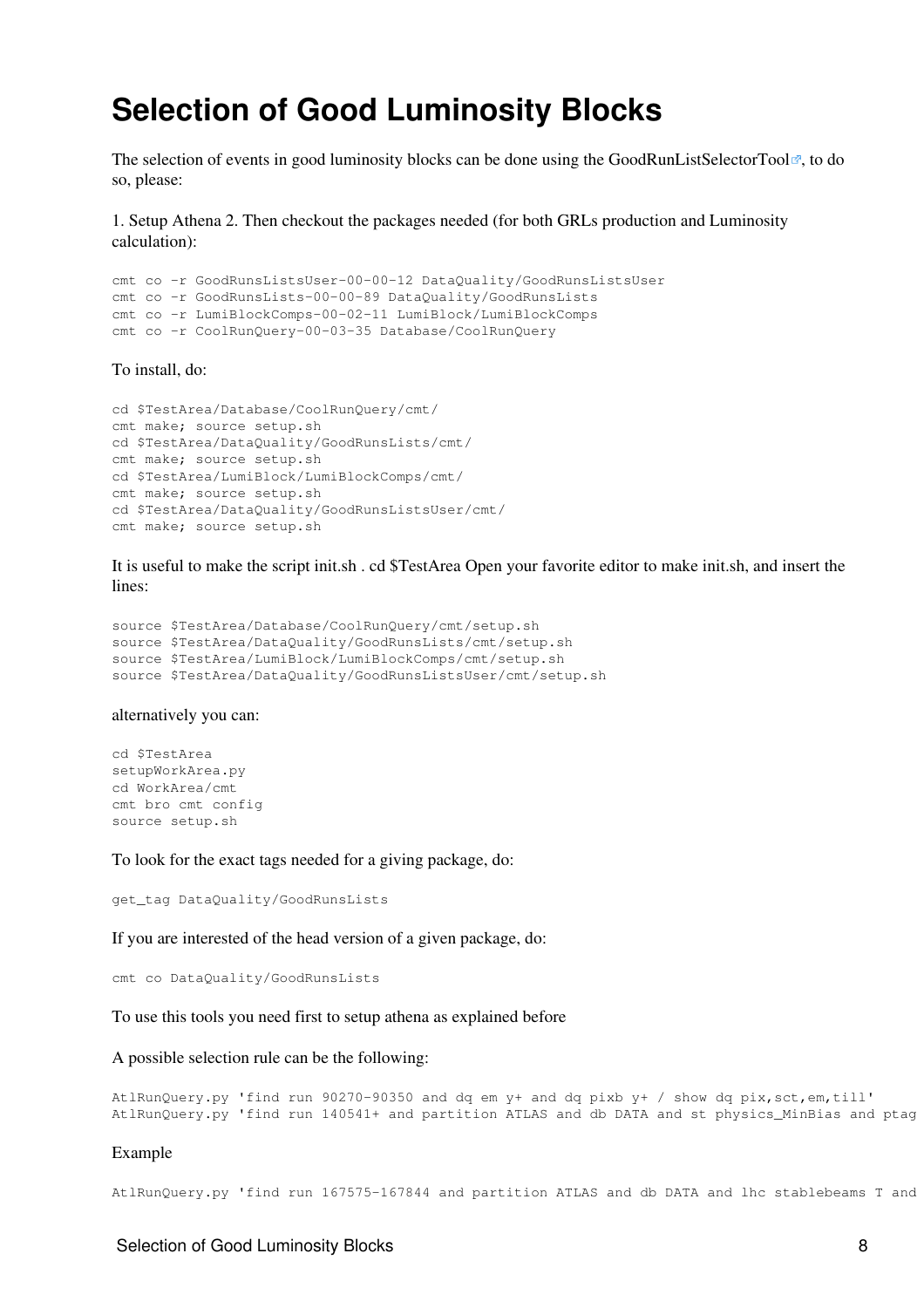[mgouigh@lxplus417]~/Tutorial/Control/AthenaExamples/AthExRegTutorial/run% AtlRunQuery.py 'find r Parser: 'find run 90270-90350 and dq em y+ and dq pixb y+ / show dq pix, sct, em, till' find argument: "run 90270-90350 and dq em y+ and dq pixb y+" show argument: "dq pix, sct, em, till" extra argument: "" AtlRunQuery.py --run "90270-90350" --dq "EMBA yellow+ SHIFTOFL" --dq "EMBC yellow+ SHIFTOFL" --dc Warning: use COOL DISABLE\_CORALCONNECTIONPOOLCLEANUP Data source lookup using /afs/cern.ch/atlas/software/builds/AtlasCore/16.6.0/InstallArea/XML/Atla SELOUT Checking for runs in run range  $[90270, 90350]$ ] = > 8 runs found (0.69 sec) SELOUT Checking in the DQ folder SHIFTOFL SELOUT (SHIFTOFL:EMBA) and (SHIFTOFL:EMBC) and (SHIFTOFL:EMECA) and (SHIFTOFL:EMECC) and (SHIFTOF SELOUT Checking if the filename tag matches "data08\*,data09\*,data10\*" ==> 3 runs found (0.10 sec SELOUT Checking if partition name matches "ATLAS"  $==$ > 3 runs found (0.10 sec) Retrieving event numbers ==> Done (0.0282331 sec) --------------------------------------------------------------------- Run #LB Start and endtime (CEST) #Events SHIFTOFL:EMBA SHIFTOFL:EMBC SHIFTOFL:EMECA SHIFTOFL:EMECC SHIFTOFL:PIXB SHIFTOFL:PIX0 SHIFTOFL:PIXEA SHIFTOFL:PIXEC SHIFTOFL:SCTB SHIFTOFL:SCTEA SHIFTOFL:SCTEC run 90270 10 Sat Sep 27 2008 23:55:14 - Sun Sep 28, 03:57:42 n.a. G Y G G G G G G G G G run 90272 58 Sun Sep 28 2008 04:27:42 - 20:19:46 n.a. G<br>
run 90275 47 Sun Sep 28 2008 22:19:31 - Mon Sep 29, 10:49:45 n.a. G run 90275 47 Sun Sep 28 2008 22:19:31 - Mon Sep 29, 10:49:45 n.a. G Summary: Run : 3 Total execution time : 4.2376 sec --------------------------------------------------------------------

A folder data is created by the AtlRunQuery.py in your work area, it contains more details concerning the DataQuality that follow the criteria you selected, a Good Run List file "=MyLBCollection.xml=" is created too we interest to use it later for our analysis

In case you get a problem like:

```
__Warning: use COOL_DISABLE_CORALCONNECTIONPOOLCLEANUP__
Data source lookup using /afs/cern.ch/atlas/software/releases/16.6.0/DBRelease/current/XMLConfig/
(file "", line 0) The database does not exist (C++ exception)
```
You have to include a very short file . as et up in your \$HOME were you put these lines:

[defaults] standalone = False # your test area directory testarea = \$PWD # each release has its own directory multi=False # the release dir name has the project prepended projtest = False

The xml file is used as input in the athena analysis, it allows to run on the data conditions you select to produce it, make a not on the name which include near the top of the file, we will use it on the jobOption. If you are not sure simply run the command:

less <inputGRL.xml> | grep /Name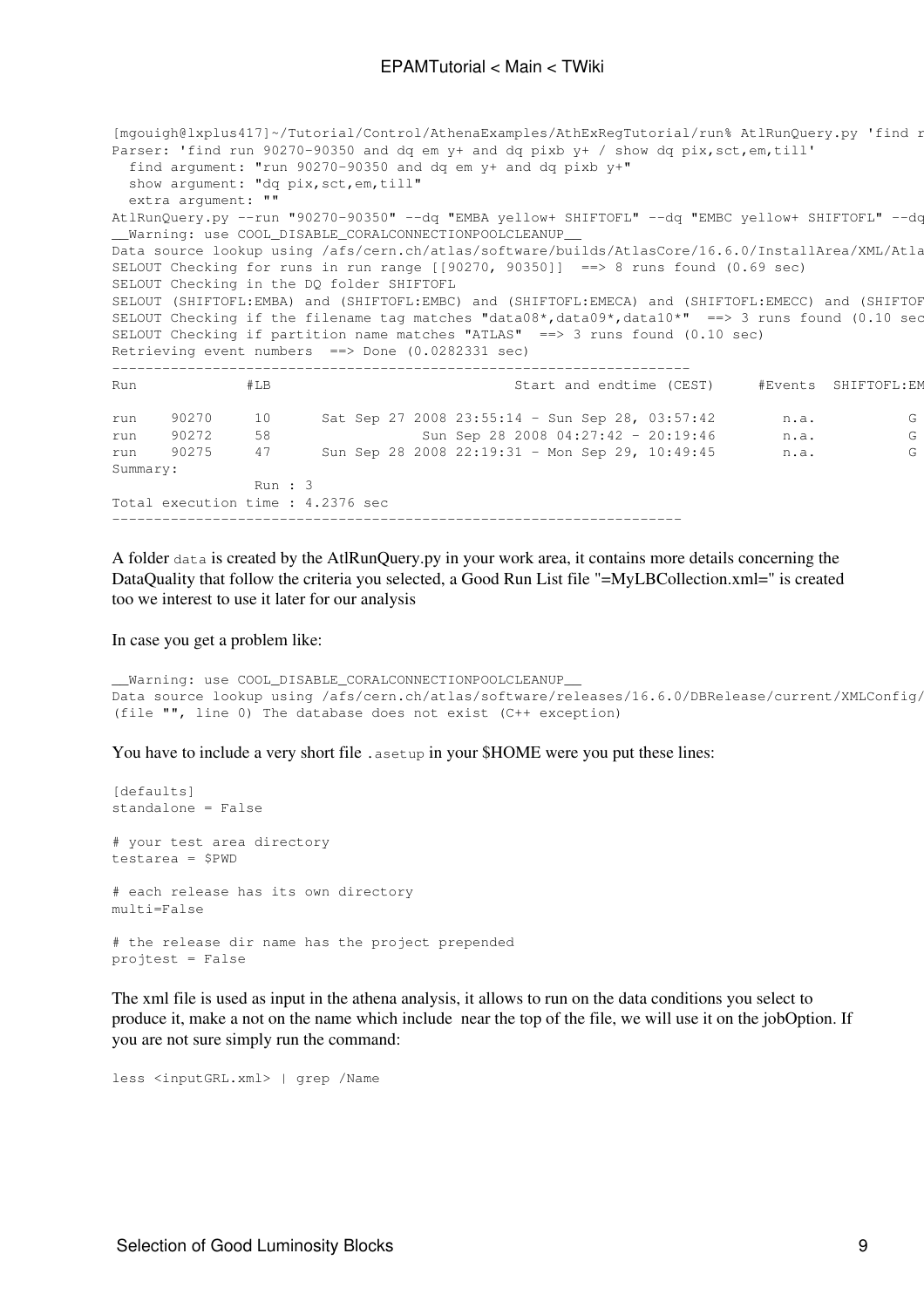### <span id="page-10-0"></span>**Integrated luminosity calculation in physics analysis**

As we saw, we could calculate the luminosity using the iLumiCalc.exe which uses the Good Run List as input, the iLumiCalc.exe is loaded from the package LumiBlock/LumiBlockComps

iLumiCalc.exe -t L1\_MBTS\_1 --lumitag=OflLumi-7TeV-002 -x data10\_7TeV.periodI.167575-167844\_LBSUMM iLumiCalc.exe --lumitag=OflLumi-7TeV-002 --livetrigger=L1\_MBTS\_2 --trigger=L1\_MU10 --xml=/afs/cer

#### we got something like:

```
[gouighri@lxplus250]~/scratch0/MyXtalk/Control/AthenaExamples/AthExRegTutorial/run/LUMINO% iLumiC
--- iLumiCalc : Trigger(s): L1_MU10,<br>--- iLumiCalc : Trigger used for liv
--- iLumiCalc : Trigger used for livetime: L1_MBTS_2<br>--- iLumiCalc : Lumitag: OflLumi-7TeV-002
                      : Lumitag: OflLumi-7TeV-002
--- iLumiCalc : No lumimethod or lumichannel is given, defaulting to Lumimethod: ATLAS
--- iLumiCalc : Being in XML file mode...
--- iLumiCalc : Processing file: </afs/cern.ch/user/g/gouighri/scratch0/MyXtalk/Control/AthenaExamples/AthExRegTutorial/run/data10_7TeV.periodI.167575-167844_LBSUMM_DetStatus-v03-repro05-00_muon_7TeV.xml>
--- iLumiCalc : --------------------------------------------
--- LumiCalculator : Luminosity database: COOLOFL_TRIGGER/COMP200
--- LumiCalculator : Trigger database: COOLONL_TRIGGER/COMP200
--- CoolQuery : Trying to connect to database COOLONL_TRIGGER/COMP200...
Using machine hostname lxplus250.cern.ch for DB replica resolution
Frontier server at (proxyurl=http://atlast0fsquid.cern.ch:3128)(proxyurl=http://atlassquid1.cern.
Total of 6 servers found for host lxplus250.cern.ch
__Warning: use COOL_DISABLE_CORALCONNECTIONPOOLCLEANUP__
Data source lookup using /afs/cern.ch/atlas/software/builds/AtlasCore/16.6.0/InstallArea/XML/Atla
Allowed replica to try (priority -700) : frontier://ATLF/()/ATLAS_COOLONL_TRIGGER
Allowed replica to try (priority -699) : oracle://ATLAS_COOLPROD/ATLAS_COOLONL_TRIGGER
Allowed replica to try (priority -200) : frontier://ATLF/()/ATLAS_COOLONL_TRIGGER
Allowed replica to try (priority -199) : oracle://FZK/ATLAS_COOLONL_TRIGGER
Allowed replica to try (priority -198) : oracle://LYON/ATLAS_COOLONL_TRIGGER
--- CoolQuery : Trying to connect to database COOLOFL_TRIGGER/COMP200...
Using machine hostname lxplus250.cern.ch for DB replica resolution
Frontier server at (proxyurl=http://atlast0fsquid.cern.ch:3128)(proxyurl=http://atlassquid1.cern.
Total of 6 servers found for host lxplus250.cern.ch
Allowed replica to try (priority -700) : frontier://ATLF/()/ATLAS_COOLOFL_TRIGGER
Allowed replica to try (priority -699) : oracle://ATLAS_COOLPROD/ATLAS_COOLOFL_TRIGGER
Allowed replica to try (priority -200) : frontier://ATLF/()/ATLAS_COOLOFL_TRIGGER
Allowed replica to try (priority -199) : oracle://FZK/ATLAS_COOLOFL_TRIGGER
Allowed replica to try (priority -198) : oracle://LYON/ATLAS_COOLOFL_TRIGGER
 --- LumiCalculator : -----------------------------------
--- LumiCalculator : Beginning calculation for Trigger L1_MU10, Run 167575 LB [125-138]
--- LumiCalculator : -----------------------------------
                       \div \geq = Trigger \div L1_MU10
--- LumiCalculator : Run L1-Acc L2-Acc L3-Acc LiveTime IntL rec.(ub^-1) I
--- LumiCalculator : 167575 1665584 0 0 821.188 121471
--- LumiCalculator : L1/2/3 accept: 1665584 0 0
--- LumiCalculator : L1BeforePresc: 3363760
--- LumiCalculator : Livetime : 821.188
--- LumiCalculator : Prescale Weighted Livetime: 821.188
--- LumiCalculator : Lumi w/o prescale (ub^-1): 121471
--- LumiCalculator : Good LBs : 14
--- LumiCalculator : Bad LBs : 0
--- LumiCalculator : IntL delivered (ub^-1) : 158385
--- LumiCalculator : IntL recorded (ub^-1) : 121471
--- LumiCalculator : L1 Prescales: [167575,125]:1, [167575,129]:1, [167575,130]:1, [167575,134]:1, 
--- LumiCalculator : -----------------------------------
--- LumiCalculator : Beginning calculation for Trigger L1_MU10, Run 167576 LB [3-293]
--- LumiCalculator : -----------------------------------
--- LumiCalculator : >== Trigger : L1_MU10
--- LumiCalculator : Run L1-Acc L2-Acc L3-Acc LiveTime IntL rec.(ub^-1) I
```
Integrated luminosity calculation in physics analysis 10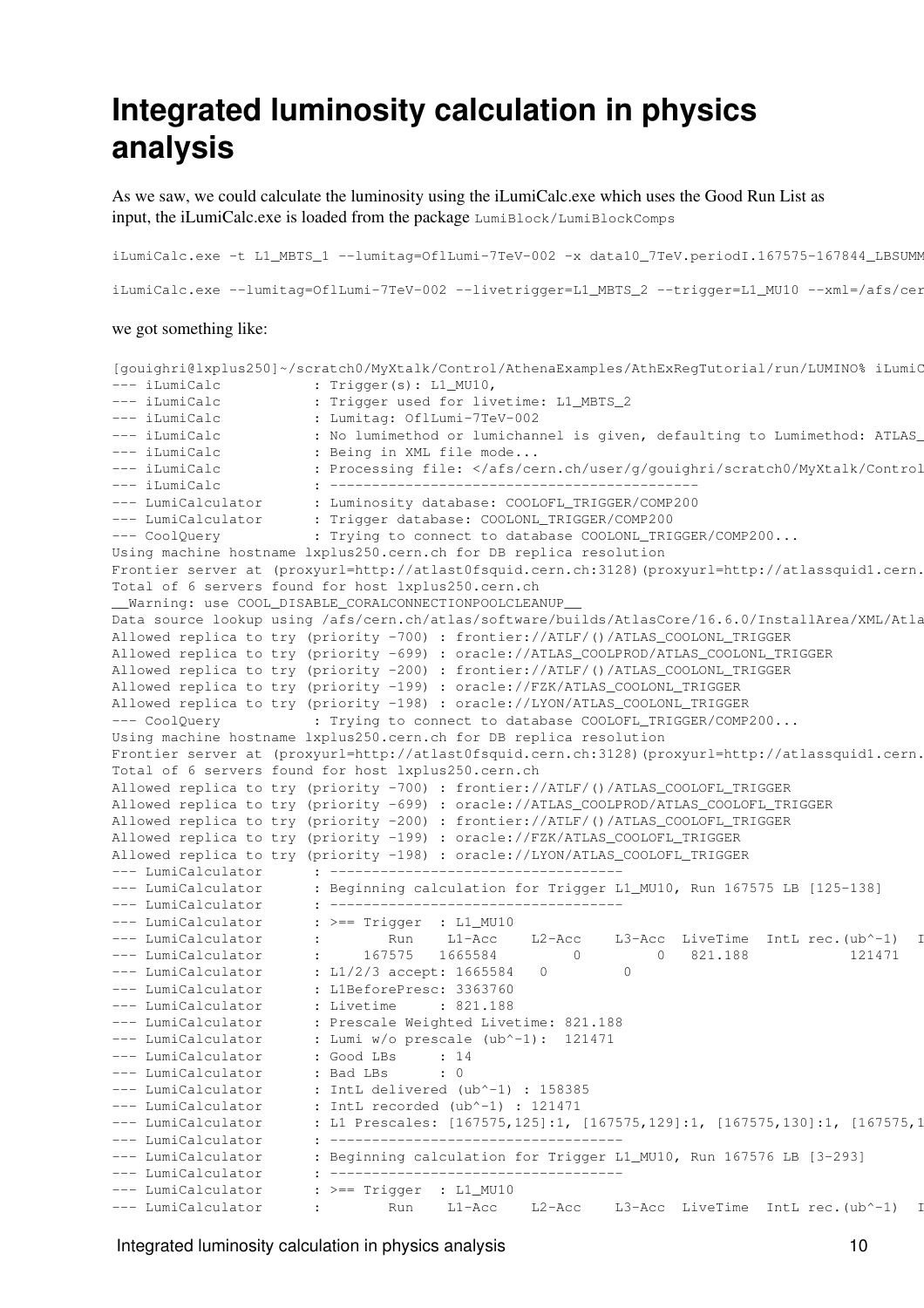| --- LumiCalculator                       | : 167576 52012950<br>0 0 33949.3<br>3.75406e+06                                                                               |
|------------------------------------------|-------------------------------------------------------------------------------------------------------------------------------|
| --- LumiCalculator                       | : L1/2/3 accept: 52012950 0                                                                                                   |
| --- LumiCalculator                       | : L1BeforePresc: 52749220                                                                                                     |
| -- LumiCalculator                        | : Livetime : 33949.3                                                                                                          |
| - LumiCalculator                         | : Prescale Weighted Livetime: 33833.7                                                                                         |
| - LumiCalculator                         | : Lumi w/o prescale $(ub^{\wedge}-1)$ : 3.77062e+06                                                                           |
| --- LumiCalculator                       |                                                                                                                               |
| -- LumiCalculator                        | : Bad LBs : 0                                                                                                                 |
| LumiCalculator                           | : IntL delivered (ub^-1) : $3.80898e+06$                                                                                      |
| - LumiCalculator                         | : IntL recorded (ub^-1) : $3.75406e+06$                                                                                       |
| - LumiCalculator                         | : L1 Prescales: [167576,3]:1, [167576,4]:30, [167576,5]:1, [167576,6]:1,                                                      |
| -- LumiCalculator                        |                                                                                                                               |
| -- LumiCalculator                        | : Beginning calculation for Trigger L1_MU10, Run 167607 LB [86-430]                                                           |
| -- LumiCalculator                        |                                                                                                                               |
| - LumiCalculator                         | $\;\;$ : $> ==$ Trigger : L1_MU10                                                                                             |
| - LumiCalculator                         | Run L1-Acc L2-Acc L3-Acc LiveTime IntL rec. (ub^-1) I                                                                         |
| -- LumiCalculator                        | : 167607 76179160<br>0 0 37868.1<br>5.4771e+06                                                                                |
| -- LumiCalculator                        | : L1/2/3 accept: 76179160 0<br>$\sim$ 0                                                                                       |
| --- LumiCalculator                       | : L1BeforePresc: 80310842                                                                                                     |
| - LumiCalculator                         | : Livetime : 37868.1                                                                                                          |
| -- LumiCalculator                        | : Prescale Weighted Livetime: 37868.1                                                                                         |
| --- LumiCalculator                       | : Lumi $w/o$ prescale $(ub^{\wedge}-1)$ : 5.4771e+06                                                                          |
| --- LumiCalculator                       | : Good LBs : 345                                                                                                              |
| --- LumiCalculator                       | : Bad LBs : 0                                                                                                                 |
| -- LumiCalculator                        | : IntL delivered (ub^-1) : $5.76007e+06$                                                                                      |
| --- LumiCalculator<br>--- LumiCalculator | : IntL recorded $(ub^{\wedge}-1)$ : $5.4771e+06$<br>: L1 Prescales: [167607,86]:1, [167607,87]:1, [167607,90]:1, [167607,93]: |
| --- LumiCalculator                       |                                                                                                                               |
| --- LumiCalculator                       | : Beginning calculation for Trigger L1_MU10, Run 167661 LB [372-439]                                                          |
| --- LumiCalculator                       |                                                                                                                               |
| --- LumiCalculator                       | $\;\; : \; \; \texttt{ ==}$ Trigger $\;\; : \;$ L1_MU10                                                                       |
| --- LumiCalculator                       | : Run L1-Acc L2-Acc L3-Acc LiveTime IntL rec. (ub^-1) I                                                                       |
| --- LumiCalculator                       | : 167661 17728830<br>0 0 7361.96 1.33562e+06                                                                                  |
| -- LumiCalculator                        | : L1/2/3 accept: 17728830 0<br>$\sim$ 0                                                                                       |
| - LumiCalculator                         | : L1BeforePresc: 18333164                                                                                                     |
| -- LumiCalculator                        | : Livetime : 7361.96                                                                                                          |
| --- LumiCalculator                       | : Prescale Weighted Livetime: 7361.96                                                                                         |
| -- LumiCalculator                        | : Lumi w/o prescale $(ub^{\wedge}-1)$ : 1.33562e+06                                                                           |
| LumiCalculator                           | : Good LBs : 68                                                                                                               |
| LumiCalculator                           | : Bad LBs : 0                                                                                                                 |
| - LumiCalculator                         | : IntL delivered (ub^-1) : $1.38041e+06$                                                                                      |
|                                          | --- LumiCalculator : IntL recorded (ub^-1) : 1.33562e+06                                                                      |
| --- LumiCalculator                       | : L1 Prescales: [167661, 372]:1, [167661, 375]:1, [167661, 377]:1, [167661, 3                                                 |
| --- LumiCalculator                       | : Beginning calculation for Trigger L1_MU10, Run 167680 LB [33-266]                                                           |
| - LumiCalculator                         |                                                                                                                               |
| - LumiCalculator<br>- LumiCalculator     | $\cdot$ $>=$ Trigger $\cdot$ L1_MU10                                                                                          |
| - LumiCalculator                         | : Run L1-Acc L2-Acc L3-Acc LiveTime IntL rec. (ub^-1) I                                                                       |
| - LumiCalculator                         | : 167680 47860798<br>0 0 23839.6 3.68099e+06                                                                                  |
| - LumiCalculator                         | : L1/2/3 accept: 47860798 0 0                                                                                                 |
| - LumiCalculator                         | : L1BeforePresc: 49888768                                                                                                     |
| -- LumiCalculator                        | : Livetime : 23839.6                                                                                                          |
| -- LumiCalculator                        | : Prescale Weighted Livetime: 23839.6                                                                                         |
| - LumiCalculator                         | : Lumi w/o prescale $(ub^{\wedge}-1)$ : 3.68099e+06                                                                           |
| - LumiCalculator                         | : Good LBs : 234                                                                                                              |
| -- LumiCalculator                        | : Bad LBs : 0                                                                                                                 |
| --- LumiCalculator                       | : IntL delivered (ub^-1) : $3.84451e+06$                                                                                      |
| --- LumiCalculator                       | : IntL recorded (ub^-1) : $3.68099e+06$                                                                                       |
| --- LumiCalculator                       | : L1 Prescales: [167680,33]:1, [167680,40]:1, [167680,45]:1, [167680,54]:                                                     |
| --- LumiCalculator                       |                                                                                                                               |
| --- LumiCalculator                       | : Beginning calculation for Trigger L1_MU10, Run 167776 LB [124-546]                                                          |
| --- LumiCalculator                       |                                                                                                                               |
| --- LumiCalculator                       | $\cdot$ >== Trigger $\cdot$ L1_MU10                                                                                           |
| --- LumiCalculator                       | : Run L1-Acc L2-Acc L3-Acc LiveTime IntL rec. (ub^-1) I                                                                       |
| - LumiCalculator                         | : 167776 78320321<br>0 0 49707.8 6.05068e+06                                                                                  |
| -- LumiCalculator                        | : L1/2/3 accept: 78320321 0<br>$\sim$ 0                                                                                       |
|                                          | --- LumiCalculator : L1BeforePresc: 79133722                                                                                  |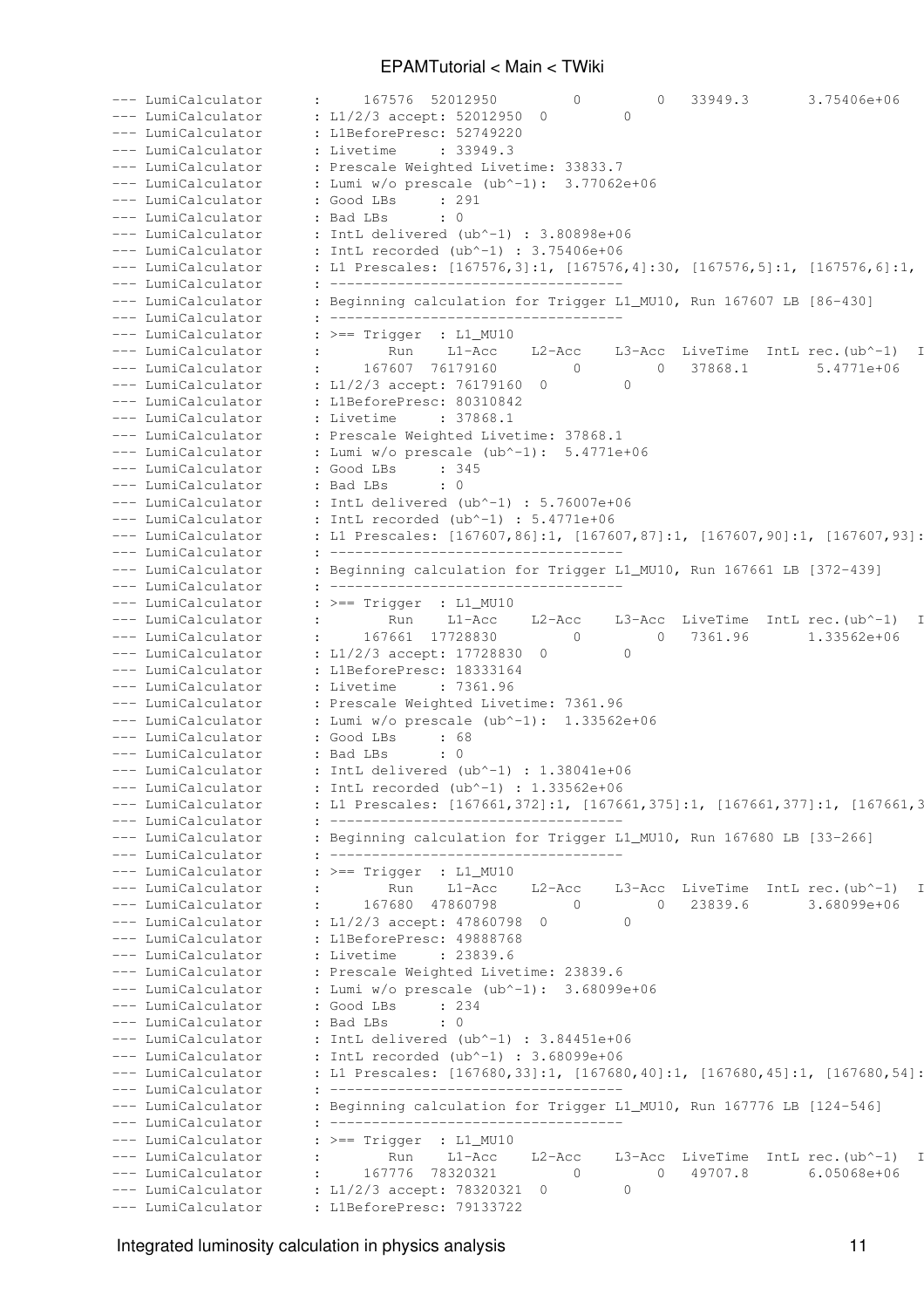| --- LumiCalculator | : 49707.8<br>: Livetime                                                                       |
|--------------------|-----------------------------------------------------------------------------------------------|
| --- LumiCalculator | : Prescale Weighted Livetime: 49707.8                                                         |
| --- LumiCalculator | : Lumi $w/o$ prescale (ub^-1): $6.05068e+06$                                                  |
| --- LumiCalculator | : Good LBs<br>: 423                                                                           |
| --- LumiCalculator | $\cdot$ 0<br>: Bad LBs                                                                        |
| --- LumiCalculator | : IntL delivered (ub^-1) : $6.11436e+06$                                                      |
| --- LumiCalculator | : IntL recorded (ub^-1) : $6.05068e+06$                                                       |
| --- LumiCalculator | : L1 Prescales: [167776,124]:1, [167776,130]:1, [167776,132]:1, [167776,1                     |
| --- LumiCalculator |                                                                                               |
| --- LumiCalculator | : Beginning calculation for Trigger L1_MU10, Run 167844 LB [79-270]                           |
| --- LumiCalculator |                                                                                               |
|                    |                                                                                               |
| --- LumiCalculator | $\therefore$ >== Trigger : L1_MU10                                                            |
| --- LumiCalculator | $L1 - Acc$<br>L2-Acc<br>L3-Acc LiveTime IntL rec.(ub^-1)<br>Run<br>: 167844 33607002          |
| --- LumiCalculator | 2.53309e+06<br>21950.5<br>$\overline{0}$<br>$\bigcap$                                         |
| --- LumiCalculator | : L1/2/3 accept: 33607002 0                                                                   |
| --- LumiCalculator | : L1BeforePresc: 33782287                                                                     |
| --- LumiCalculator | : Livetime : 21950.5                                                                          |
| --- LumiCalculator | : Prescale Weighted Livetime: 21950.5                                                         |
| --- LumiCalculator | : Lumi $w/o$ prescale $(ub^{\wedge}-1)$ : 2.53309e+06                                         |
| --- LumiCalculator | : 192<br>: Good LBs                                                                           |
| --- LumiCalculator | $\cdot$ 0<br>: Bad LBs                                                                        |
| --- LumiCalculator | : IntL delivered (ub^-1) : 2.55123e+06                                                        |
| --- LumiCalculator | : IntL recorded (ub^-1) : 2.53309e+06                                                         |
| --- LumiCalculator | : L1 Prescales: [167844,79]:1, [167844,81]:1, [167844,86]:1, [167844,90]:                     |
| --- LumiCalculator |                                                                                               |
| --- LumiCalculator | L3-Acc LiveTime IntL rec. (ub^-1)<br>Total L1-Acc<br>L2-Acc                                   |
| --- LumiCalculator | 307374645<br>175498<br>2.2953e+07<br>$\circ$                                                  |
| --- LumiCalculator | : Total L1/2/3 accept: 307374645 0                                                            |
| --- LumiCalculator | : Total L1 livetime trigger accept: 408026357                                                 |
| --- LumiCalculator | : Total L1BeforePresc: 317561763                                                              |
| --- LumiCalculator | : Total Livetime<br>: 175498                                                                  |
| --- LumiCalculator | : Total prescale weighted Livetime: 175383                                                    |
| --- LumiCalculator | : Total lumi w/o prescale (ub^-1): 2.29696e+07                                                |
| --- LumiCalculator | : Total Good LBs<br>: 1567                                                                    |
| --- LumiCalculator | $\cdot$ 0<br>: Total Bad LBs                                                                  |
| --- LumiCalculator | : Total IntL delivered (ub^-1) : 2.3618e+07                                                   |
| --- LumiCalculator | : Total IntL recorded (ub^-1) : $2.2953e+07$                                                  |
| --- iLumiCalc      |                                                                                               |
|                    | --- TGoodRunsListWriter : GoodRunsList stored as<br>: ilumicalc_merged_grl_167575.125-167844. |
| --- iLumiCalc      | : Real time: 8.5147 s                                                                         |
| --- iLumiCalc      | : CPU time: $4.41$ s                                                                          |
|                    |                                                                                               |

Other info can be added to the command line, like  $-r$  specify a specific run(s),  $-$ lbstart=xx  $-$ lbend=yy to select a LB range[xx,yy], -t specify the trigger item and --lumitag the Cool database folders are tagged so one needs to specify the tag.

For more details about the Luminosity calculation, have a look on this tutorial [LuminosityCalculation](https://twiki.cern.ch/twiki/bin/view/Atlas/CoolLumiCalcTutorial#Exercise_1_Using_i_LumiCalc_exe)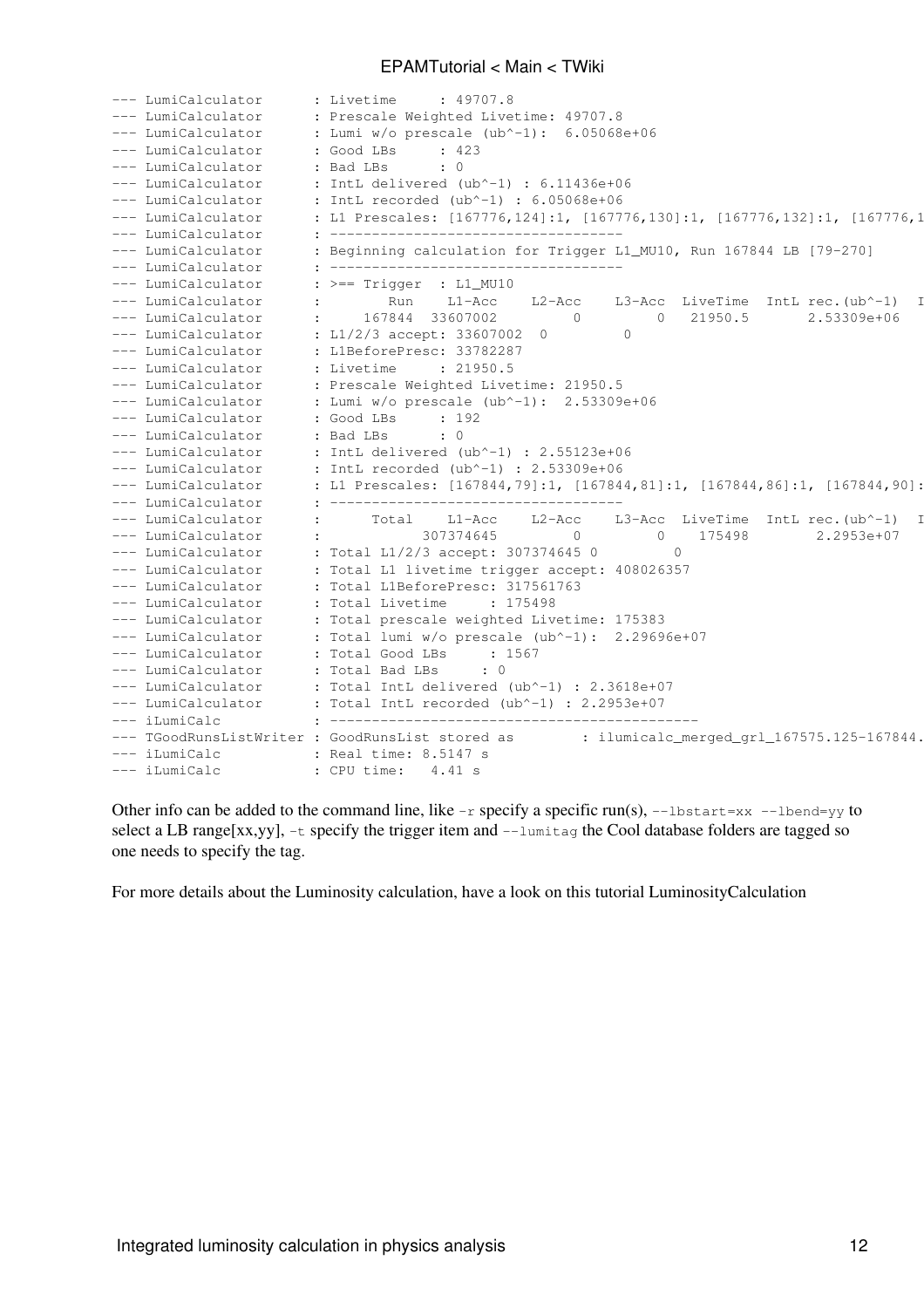## <span id="page-13-0"></span>**Running the Full simulation chain**

To run the full simulation chain (Generation to Reconstruction) you need an ATHENA production cache release like 16.6.0.X, normally, it is recommended to use directly the official files ( RDO, ESD, AOD...) produced by your physic group, some stages especially at the reconstruction level are complex and difficult to configure correctly. The production is generally done on the Grid using the Production System (ProdSys).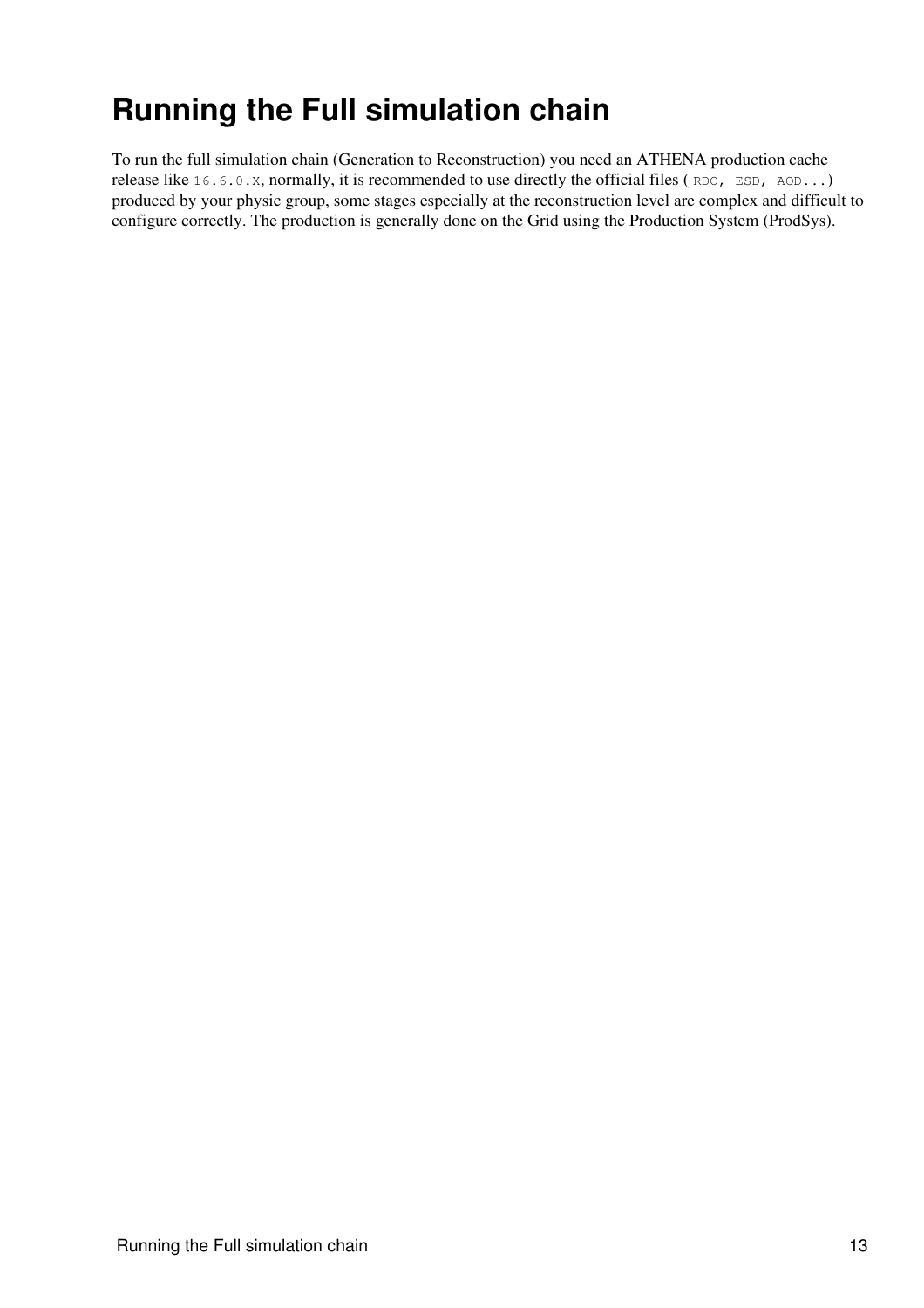## <span id="page-14-0"></span>**Running an athena analysis code**

After setting up athena using asetup:

cd TestArea asetup 16.6.0,here

Now we checkout a package using the cmt co.

cmt co -r AthExRegTutorial-00-00-03 Control/AthenaExamples/AthExRegTutorial

Once you checkout the package, let us have a look at the contents of different parts and understand how it works. cd Control/AthenaExamples/AthExRegTutorial, ls, you will see something like:

AthExRegTutorial cmt genConf i686-slc5-gcc43-opt python run scripts share src

- AthExRegTutorial contains the C++ header files for the algorithm(s) and tool(s) in the package the convention is that this has the same name as the package itself
- $\epsilon$  src contains the C++ source code for the algorithm(s) and tool(s) in the package
- share contains the job option files for the algorithm(s) and tool(s) in the package have a look in there for HelloWorldOptions.py which you used earlier
- $\bullet$  genConf is a text file containing a record of modifications to the package
- cmt is the cmt configuration directory containing the requirements file for the package
- python (is probably not here in this particular example but in general) is used for the declaration of configurables for the job options, and should not normally be touched
- scripts is optional in case you like to put your script (root) into your directory.

Let's have a look at different folders and try to understand its contents.

1. Now let us start running a first short example, for this please, copy the jobOptions from the share directory to your run directory.

2. For people who working on mgouigh, since you already create  $/\text{tmp}/\text{mqouigh}/\text{your\_name}$  please create inside a run directory and copy the python files into it.

```
cd /tmp/gouighri/your_name
mkdir run
cp /afs/cern.ch/user/m/mgouigh/Tutorial/Control/AthenaExamples/AthExRegTutorial/share/*.py .
```
3. You can start now by: athena master.py

4. Print the output in a log file: athena master.py | tee output\_name.log.

5. Have a look at the files created.

6. Now let us play a little with the jobOptions to have a clear idea on how things work.

Once we have now a clear idea, the next steps is how you could create a new package on Athena.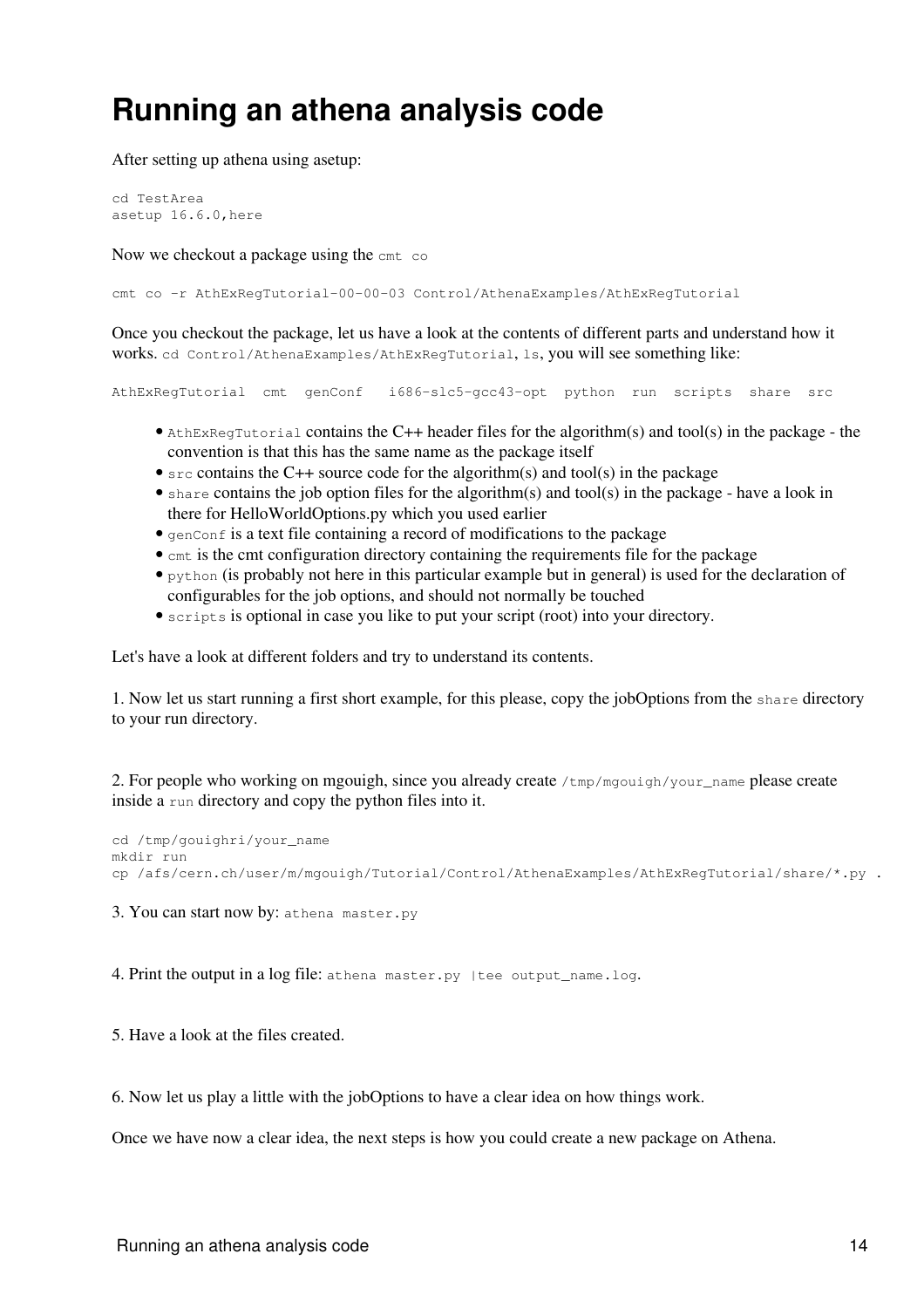### <span id="page-15-0"></span>**Create a new package on Athena.**

We will try to create a new package based on our existing package AthExRegTutorial where we will try to include the trigger. it's not so easy, please be patient  $\odot$ 

You can find more information on how to create a new package on the [WorkBook](https://twiki.cern.ch/twiki/bin/edit/Atlas/WorkBookCreatingNewPackage?topicparent=Main.EPAMTutorial;nowysiwyg=1)

1. Go into cd \$Tutorial/Control/AthenaExamples/AthExRegTutorial/src=

```
cp SimpleAnalysisSkeleton.cxx SimpleAnalysisSkeletonTrig.cxx
cp SimpleAnalysisSkeleton.h SimpleAnalysisSkeletonTrig.h
```
I already created these files and include the trigger informations, all we need is to have a look and see what's are the differences.

2. Declare your new algorithm in the folder components under src. You will see two files AthExRegTutorial\_entries.cxx and AthExRegTutorial\_load.cxx.

Since we make a new algorithm inside the same package, the changes should be only on the AthExRegTutorial\_entries.cxx, should be something like:

```
#include "AthExRegTutorial/SimpleAnalysisSkeleton.h"
#include "AthExRegTutorial/SimpleAnalysisSkeletonTrig.h"
#include "GaudiKernel/DeclareFactoryEntries.h"
DECLARE_ALGORITHM_FACTORY( SimpleAnalysisSkeleton )
DECLARE_ALGORITHM_FACTORY( SimpleAnalysisSkeletonTrig )
DECLARE_FACTORY_ENTRIES( AthExRegTutorial ) {
  DECLARE_ALGORITHM( SimpleAnalysisSkeleton )
  DECLARE_ALGORITHM( SimpleAnalysisSkeletonTrig )
}
```
3. We need now to include the new algorithm on the job Option  $run/jobOptions.py$ , since we are interested to compile our code with the new informations. This is what you need to add:

#### Replace:

from AthExRegTutorial.AthExRegTutorialConf import SimpleAnalysisSkeleton

#### with

from AthExRegTutorial.AthExRegTutorialConf import SimpleAnalysisSkeletonTrig

#### and

job.ModSequence1 += SimpleAnalysisSkeletonTrig( "SimpleAnalysisSkeleton" )

#### With:

```
job.ModSequence1 += SimpleAnalysisSkeletonTrig( "SimpleAnalysisSkeletonTrig" )
```
#### You have to include also this line.

```
include("trigger.py")
```
#### Create a new package on Athena. 15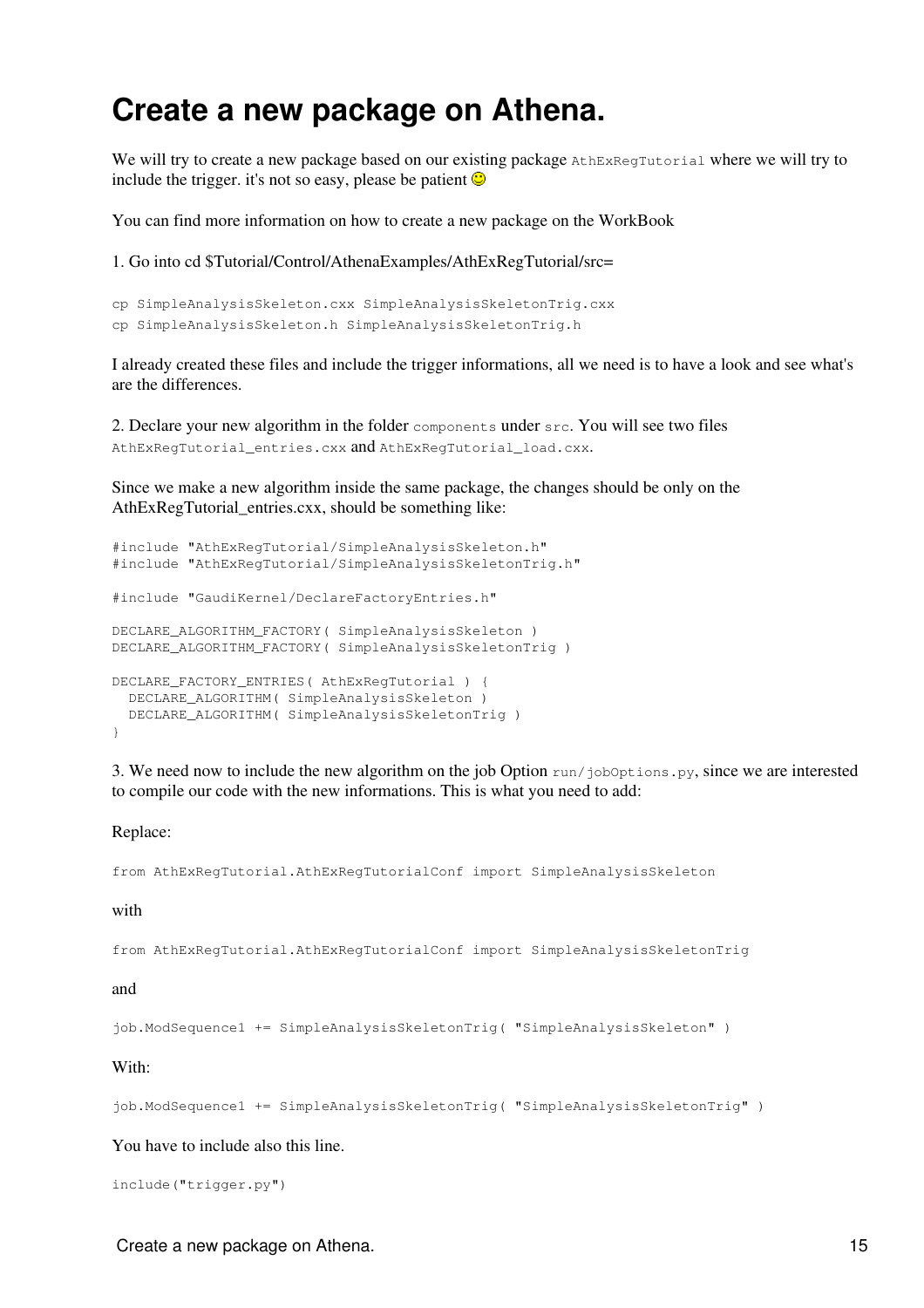and to setup the trigger include:

job.ModSequence1.SimpleAnalysisSkeletonTrig.useTrigger = True

To run now on the new algorithm, copy the new jobOption into your Workarea:

cp /afs/cern.ch/user/m/mgouigh/Tutorial/Control/AthenaExamples/AthExRegTutorial/run/TRIGGER/\*.py .

Run on the new algorithm and store the output file to see what's the new (differences).

athena master.py |tee output\_trigger.log

The main interesting changes we will see from the output will be related to the trigger settings:

The loading of all items L1 and chains for HLT, you see few lines in your output like (we list here only L1 items):

SimpleAnalysisSkeletonTrig<br>[L1 EM3, L1 EM5, L1 EM2, L1 EM10, L1 EM10I, L1 EM14, L1 EM14 XE10, L1 BGRP1, L1 NIM S8C2B21, L1 2 [L1\_EM3, L1\_EM5, L1\_EM2, L1\_EM10, L1\_EM10I, L1\_EM14, L1\_EM14\_XE10, L1\_BGRP1, L1\_NIM\_S8C2B21, L1\_2

Also you will see many lines like:

SimpleAnalysisSkeletonTrig  $I\ NPO$  L1\_MU20 passed - True triggerCounter is

That means the counting for each event that pass the trigger we were interesting (trigger we include into the src/SimpleAnalysisSkeletonTrig)

At the printing level you will see the number of events that pass each chains, look in your log file for lines start with:

```
Level-1 Triggers defined: 233
-------------------------
Events passing L1_MU15 31
Events passing L1_MU0 28<br>Events passing L1_MU6 0
Events passing L1_MU6 0
Events passing L1_MU10 67
Events passing L1_MU20 29
Events passing L1_MU0_COMM 35
Events passing L1_2MU0 29
Events passing L1_2TAU11 1
Events passing L1 J5 0
...
```
And the finalize steps in our analysis will print the percentage of each trigger chain:

TRIGGER SUMMARY out of 100 events =================================== Number of events passing Level 1: 100 Number of events passing Level 2: 99 Number of events passing Event Filter: 98 Triggered events for defined trigger L1\_MU0 28 (28.0000%) Triggered events for defined trigger L1\_MU6 0 (0.0000%) Triggered events for defined trigger L1\_MU10 67 (67.0000%) Triggered events for defined trigger L1\_MU11 0 (0.0000%) Triggered events for defined trigger L1\_MU20 29 (29.0000%) Triggered events for defined trigger L1\_MU40 0 (0.0000%) Triggered events for defined trigger L1\_2MU4 0 (0.0000%) Triggered events for defined trigger L1\_2MU6 17 (17.0000%) Triggered events for defined trigger L1\_2MU10 8 (8.0000%)

Create a new package on Athena. 16